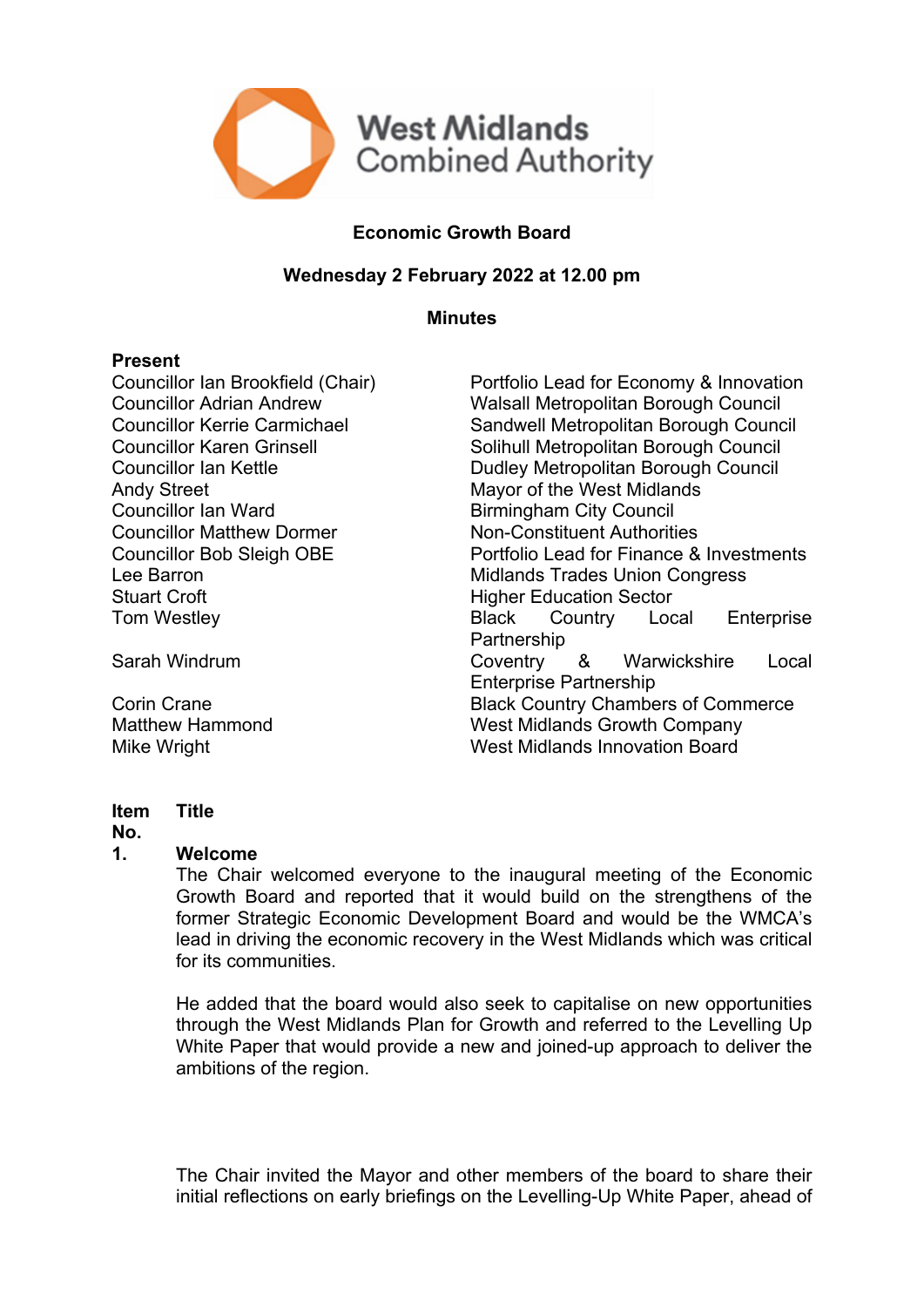the full document being presented to Parliament later that day. Further details would be shared with the board subsequently.

## **2. Apologies for absence**

Apologies for absence were received from Councillor Duggins and Councillor Courts. Councillor Courts had nominated Councillor Grinsell to attend as his substitute.

## **3. Nomination of Vice-Chair**

In accordance with the terms of reference for this board, the three Local Enterprise Partnership (LEP) Chairs put forward their nomination for Tom Westley (Black Country LEP Chair) to be appointed to the position of Vice-Chair.

The appointment was endorsed by the board.

Resolved: That Tom Westley be appointed to the position of Vice-Chair.

## **4. Economic Growth Board - Governance Arrangements**

The board considered a report of the Director of Productivity and Skills that sought adoption of its terms of reference (agreed by the WMCA Board on 19 November 2021) and confirmation of its membership.

The Chair reported that the membership of the board would be kept review and might need to be expanded to take account of expanding roles identified by the Levelling-Up White Paper and potential devolution processes.

Resolved:

1. That the terms of reference, voting rights and membership as attached to the report be adopted;

2. That it be noted the board has the power to vary (or add) to its membership as needed:

3. That the Innovation Board, Create Central, Cultural Leadership Board and Energy Capital Board are to report to the Economic Growth Board be agreed and

4. That the Economic Growth Board has a role in working with West Midlands Growth Company (WMGC) Board be agreed.

#### **5. Work Programme**

The board considered a report of the Director of Productivity and Skills that sought approval for the work programme of the board and arrangements for the Officer Group to manage, refine and deliver the work programme.

The Head of Economy and Local Industrial Strategy, Jonathan Skinner reported that the indicative work programme attached to the report would be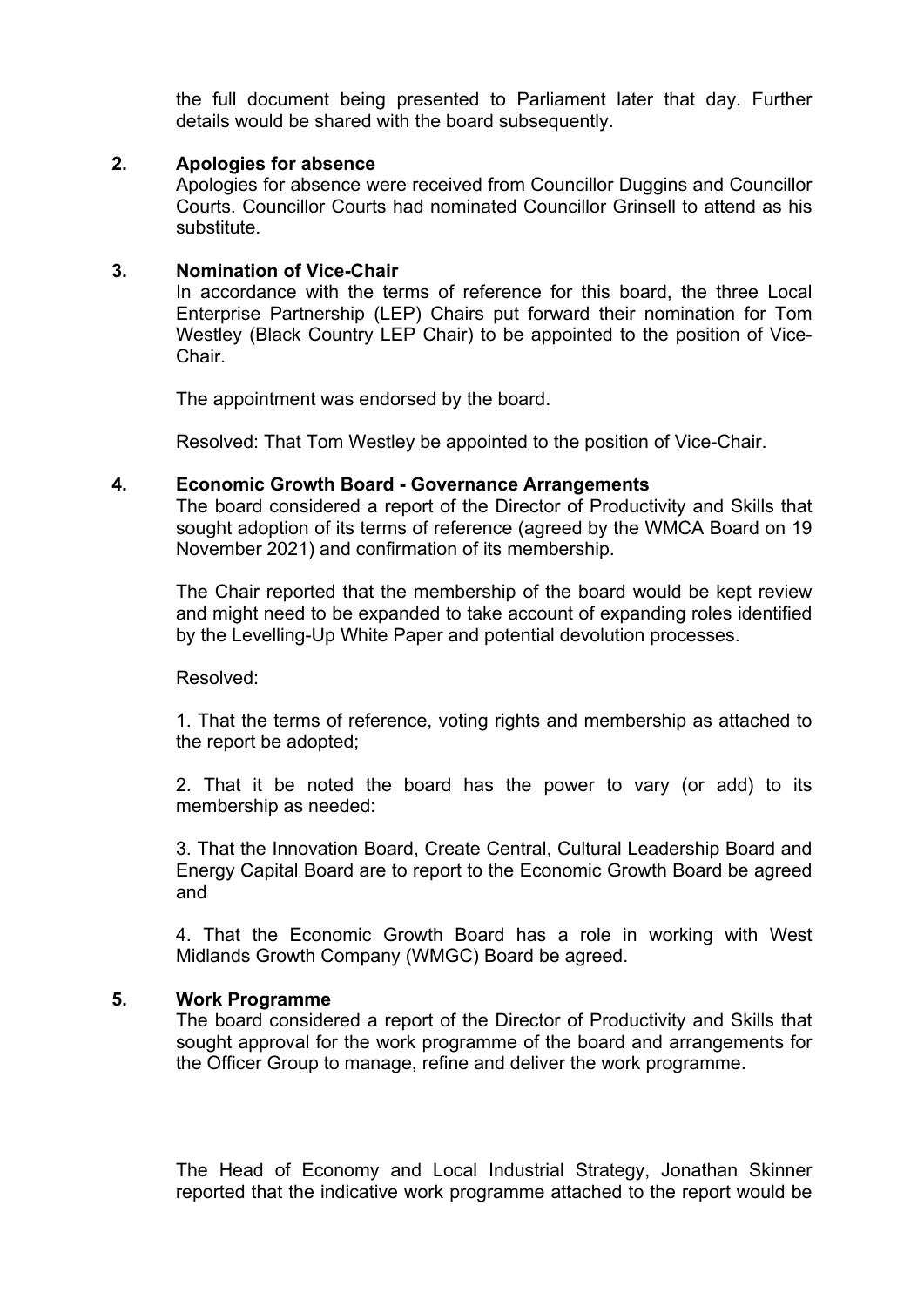further refined following publication of the Levelling-Up White Paper and confirmation about budgets and decision-making processes. It was noted that the refinement work would be supported by a senior officer group representing partner local authorities who would be responsible for managing, developing and delivering the work programme for the board and ensuring strong cross regional working.

Further to an enquiry from Councillor Grinsell regarding the lack of reference to the Birmingham Commonwealth Games and jobs associated with the games in the work programme, the Director of Productivity and Skills, Julie Nugent, reported that Commonwealth Games was included in the Jobs Plan but could expand the work programme accordingly.

## Resolved:

1. That the suggested work programme attached to the report as appendix 1 be agreed and

2. That the work programme be refined after the release of the Levelling-Up White Paper to take account of any decision-making roles for the Economic Growth Board and this this be informed by a new senior officer group strengthening the input of local authorities be noted.

## **6. Economic conditions and forecasts**

The board considered a report of the Director of Productivity and Skills that provided an overview of the economic conditions and economic forecasts for the West Midlands including the latest quantitative economic intelligence and feedback and insight from businesses and business groups to inform decision-making.

Rebecca Riley, Head of Research and Office for Data Analytics, outlined headlines from the economic forecasting model of the region to 2040. The report also shared the West Midlands' Economic Dashboard and recent Monitor summaries of current economic conditions.

Matthew Hammond (WMGC) sought a joined-up approach across the various boards that are focusing on economic issues and felt this board should consider the economic challenges/opportunities identified in the EY report.

Councillor Ward enquired as to how intelligence from the new Regional Business Council would be shared more widely with others, in particular with this board, noting there was a need to avoid a duplication of efforts.

The Chair reported that he was happy for everything to be shared with this board. The Mayor reported that the Regional Business Council undertook an advisory role and this board needs to be de-briefed accordingly noting that the WMGC would take the lead for large businesses and LEPs for smaller businesses.

Matthew Hammond asked to formalise the communication channels across different boards/bodies and that WMGC needs to provide updates to this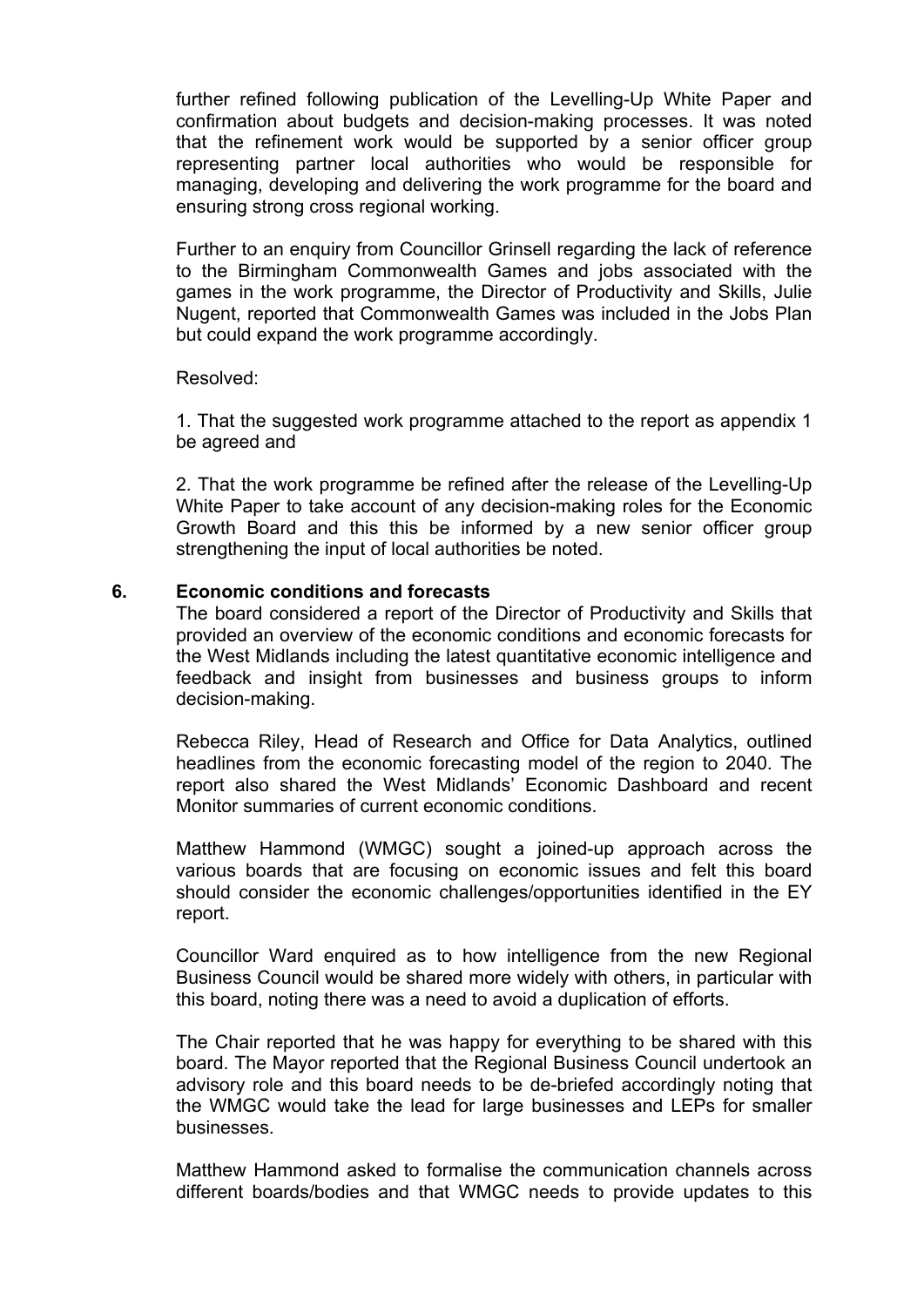group.

Resolved:

1. That the current economic conditions, including insight from the region's businesses and long-term economic forecasts be noted and

2. That regular insight from Economic Impact Group and Regional Business Council be reported to the Economic Growth Board to inform its decisionmaking be noted.

# **7. West Midlands Plan for Growth**

The board considered a report of the Director of Productivity and Skills that sought endorsement for the West Midlands Plan for Growth, setting out how the region could catalyse additional growth above forecasts to boost the economy in output and jobs.

The Chair introduced the report and advised that it was important for the West Midlands to deliver as many opportunities for the region as possible and as quickly as possible to create an inclusive economy with good living standards.

The board received a short presentation from Peter Arnold and Sarah Phillips (EY) that outlined the key findings and recommendations from the West Midlands Plan for Growth. This included a twin-track, cluster based approach, capitalising on existing clusters of scale and strength and a focus on supporting nascent clusters and emerging technologies for activating job creation and accelerating growth by 2030.

The Mayor commented that this was a critical piece of work and consideration needs to be given to the interventions that are needed to make this work and how partners collectively deliver them.

Corin Crane (Black Country Chamber of Commerce) reported on the need to ensure opportunities are provided for local people to create wealth and procurement contracts are awarded locally where possible.

Mike Wright (West Midlands Innovation Board) noted that innovation going forward needs to leverage all sectors in order to bring employment to the region.

In relation to a comment from the Tom Westley (Vice-Chair) regarding the omission of metal and materials industry from the report, the Director of Productivity and Skills, Julie Nugent explained that the clusters prioritisation is based on the capacity for additional growth above forecasted levels and offered to share the full presentation which provides more detail on the matter.

Lee Barron (TUC) reported that the TUC has commissioned a report into a better recovery for the West Midlands that sets out the measures that are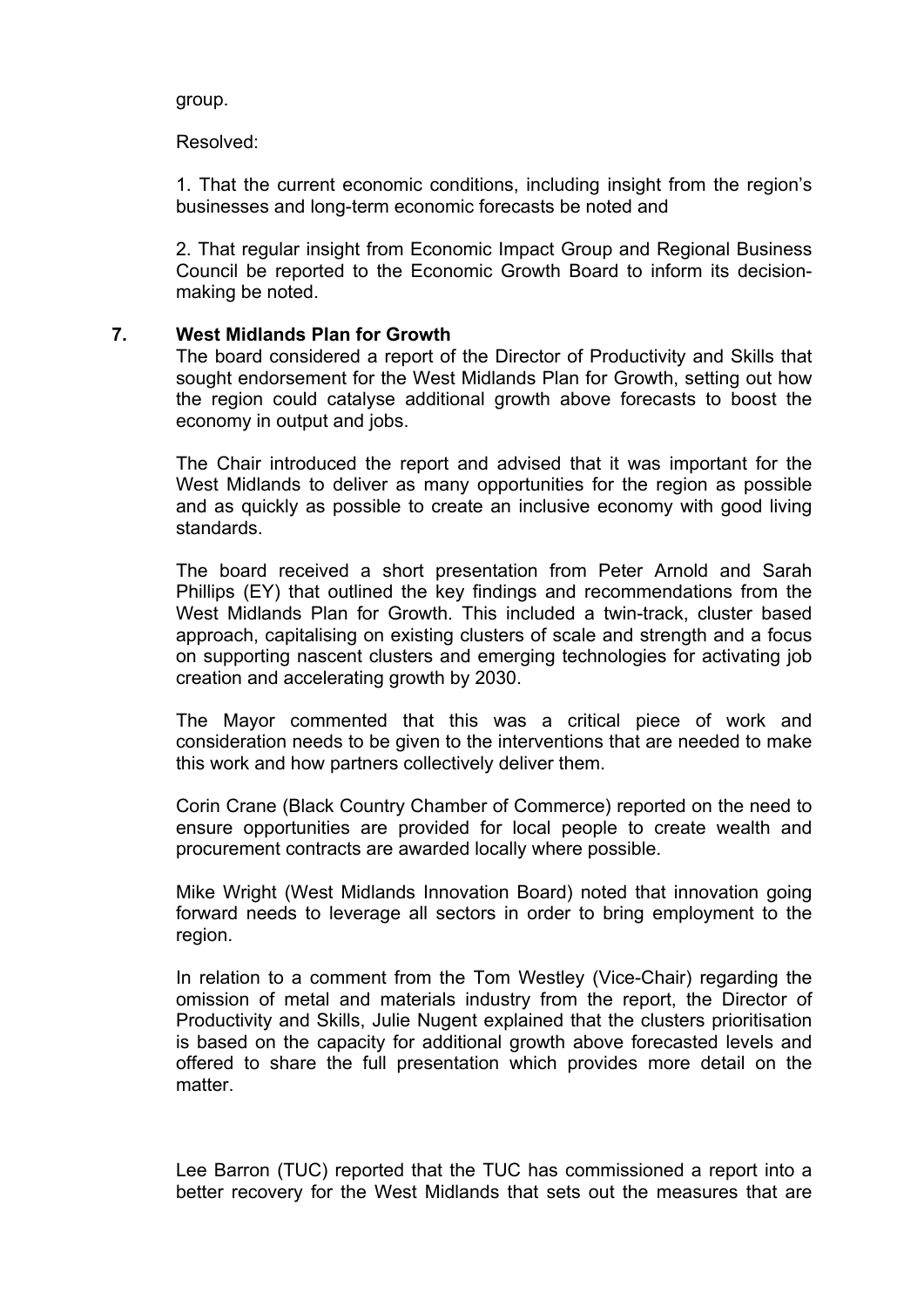needed to rebuild the economy that he could share with the board *[the report was circulated to EGB following the meeting].*

It was noted that following endorsement by this board, the report would be discussed with the Overview and Scrutiny Committee and the Young Combined Authority before recommendation to the WMCA Board.

# Resolved:

1. That the approach in the West Midlands Plan for Growth to catalyse additional growth in those clusters where the West Midlands has comparative advantage, there is market confidence and a credible path for above forecast growth in good jobs be endorsed;

2. That the report only covers part of the region's economy, and there will be further work to do support wider foundational sectors like retail, administration and hospitality to enable a more prosperous and inclusive economy be noted;

3. That partners focus on delivering the six-cross cutting interventions identified in order to remove barriers and maximise new opportunities for economic growth be agreed;

4. That officers be tasked with bringing forward recommendations to this board that will prioritise interventions to deliver early wins from the opportunities set out in Plan for Growth be agreed and

5. That a task and finish group chaired by Councillor Brookfield to develop recommendations for aligning and streamlining economic development activity across organisations to support effective interventions, deliver better value for money and provide a clear regional response to the Levelling Up White Paper be agreed.

# **8. West Midlands Jobs Plan**

The board considered a report of the Director of Productivity and Skills that set out progress against the West Midlands Jobs Plan and the work being undertaken to support the creation of jobs through leveraging public/private sector investment, connecting residents with good jobs and employers and supporting residents with in-work progression.

The Director of Productivity and Skills, Julie Nugent introduced the report and outlined the challenges facing the West Midlands and how the Jobs Plan seeks to meet its ambition of getting 100,000 people into good quality employment within two years.

Lee Barron (TUC) reported of the need to map out 'what good jobs look like' and to include minimum standards that could be used as a marker to build on.

The Chair concurred with Lee Barron and reported of the need to take this forward across the whole of the West Midlands.